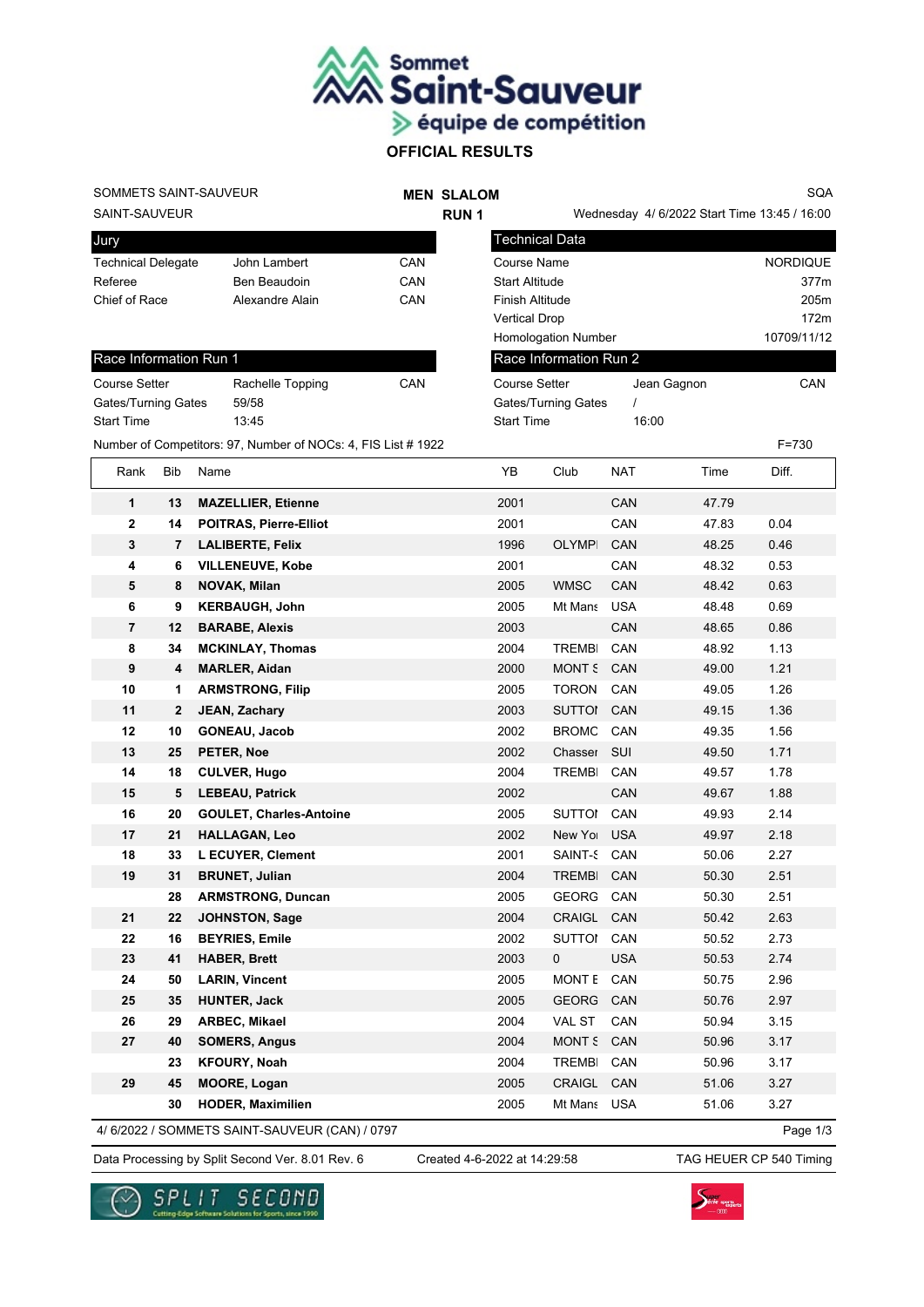## **OFFICIAL RESULTS**

SAINT-SAUVEUR SOMMETS SAINT-SAUVEUR

#### **MEN SLALOM RUN 1**

Wednesday 4/ 6/2022 Start Time 13:45 / 16:00

SQA

| Rank     | Bib      | Name                                            | YB           | Club                          | NAT               | Time           | Diff.        |  |
|----------|----------|-------------------------------------------------|--------------|-------------------------------|-------------------|----------------|--------------|--|
| 31       | 19       | JACQUES-CHARBONNEAU, Noah                       | 2004         | <b>OLYMPI</b>                 | CAN               | 51.07          | 3.28         |  |
| 32       | 24       | <b>LABELLE, Francois</b>                        | 2003         | <b>TREMBI</b>                 | CAN               | 51.15          | 3.36         |  |
| 33       | 26       | <b>FULGA, Luca</b>                              | 2005         | MONT 5                        | CAN               | 51.23          | 3.44         |  |
| 34       | 44       | <b>TURNER, Bobby</b>                            | 2003         | Gould A                       | <b>USA</b>        | 51.37          | 3.58         |  |
| 35       | 59       | <b>FRAPPIER, William-Alexis</b>                 | 2004         | MONT (                        | CAN               | 51.48          | 3.69         |  |
| 36       | 69       | <b>DESILETS, Elie</b>                           | 2000         | SAINT-S                       | CAN               | 51.62          | 3.83         |  |
| 37       | 27       | <b>TREMBLAY, Raphael</b>                        | 2000         | SAINT-S                       | CAN               | 51.63          | 3.84         |  |
| 38       | 51       | <b>FILION, Maxime</b>                           | 2005         | <b>SAINT-S</b>                | CAN               | 51.78          | 3.99         |  |
| 39       | 64       | <b>MCKELLAR, Ross</b>                           | 2005         | <b>ALPINE</b>                 | CAN               | 51.79          | 4.00         |  |
| 40       | 81       | <b>ROBITAILLE, Philippe</b>                     | 2005         | SAINT-S                       | CAN               | 51.89          | 4.10         |  |
| 41       | 46       | <b>CORRIVEAU, Mathis</b>                        | 2004         | SAINT-S                       | CAN               | 51.94          | 4.15         |  |
| 42       | 56       | JOMPHE-RICCHI, Emile                            | 2005         | <b>OLYMPI</b>                 | CAN               | 52.11          | 4.32         |  |
| 43       | 48       | <b>BERTRAND, Victor</b>                         | 2003         | <b>SC CHA</b>                 | <b>FRA</b>        | 52.17          | 4.38         |  |
| 44       | 36       | LISE-CODERRE, Charl-Rober                       | 2005         | <b>VAL ST</b>                 | CAN               | 52.19          | 4.40         |  |
| 45       | 83       | <b>BOSSE, Samuel</b>                            | 2003         | <b>ALPINE</b>                 | CAN               | 52.33          | 4.54         |  |
| 46       | 39       | RACHWAL, Reid                                   | 2004         |                               | <b>USA</b>        | 52.37          | 4.58         |  |
| 47       | 60       | <b>CAVERS, Dax</b>                              | 2004         | <b>CRAIGL</b>                 | CAN               | 52.59          | 4.80         |  |
| 48       | 53       | NELLA, Aidan                                    | 2003         | GEORG                         | CAN               | 52.69          | 4.90         |  |
| 49       | 58       | <b>LAVIGNE, Lucas</b>                           | 2003         | SAINT-S CAN                   |                   | 52.87          | 5.08         |  |
| 50       | 74       | DORE, Leo-Pier                                  | 2005         | <b>MONT L</b>                 | CAN               | 53.28          | 5.49         |  |
| 51       | 54       | <b>BERUBE, Samuel</b>                           | 2004         | <b>SUTTOI</b>                 | CAN               | 53.33          | 5.54         |  |
| 52       | 61       | <b>SIMARD, Philippe</b>                         | 2005         | <b>MONT S</b>                 | CAN               | 53.43          | 5.64         |  |
| 53       | 72       | <b>HOGUE, Simon-Olivier</b>                     | 2005         | SAINT-S                       | CAN               | 53.52          | 5.73         |  |
| 54       | 71       | <b>VEILLEUX-NADEAU, Jules</b>                   | 2003         | TREMBI                        | CAN               | 53.63          | 5.84         |  |
| 55       | 49       | <b>PYLE, Christopher</b>                        | 2004         | Gould A                       | <b>USA</b>        | 53.90          | 6.11         |  |
| 56       | 66       | <b>ROBINSON, Peter</b>                          | 2003         | <b>THUNDI</b>                 | CAN               | 54.08          | 6.29         |  |
| 57       | 78       | HAZY, Tamas                                     | 2005         |                               | CAN               | 54.16          | 6.37         |  |
| 58       | 90       | PRUDHOMME, Felix                                | 2004         | SAINT-S                       | CAN               | 54.32          | 6.53         |  |
| 59       | 84       | DAVEY, Oliver                                   | 2003         | <b>VORLA(</b>                 | CAN               | 54.38          | 6.59         |  |
| 60       | 73       | <b>CARNAHAN, Jack</b>                           | 2003         | BELLE I                       | CAN               | 54.58          | 6.79         |  |
| 61       | 70       | <b>BARON, Liam</b>                              | 2005         | Mt Mans USA                   |                   | 54.64          | 6.85         |  |
| 62       | 67<br>79 | LOWELL, Tommy                                   | 2004         | Gould A                       | <b>USA</b><br>CAN | 54.72<br>54.79 | 6.93<br>7.00 |  |
| 63<br>64 | 37       | <b>VENNE, Alaric</b><br><b>DUFRESNE, Thomas</b> | 2000<br>1997 | <b>TREMBI</b><br><b>ORFOR</b> | CAN               | 55.27          | 7.48         |  |
| 65       | 92       | <b>GAGNE, Mathias</b>                           | 2005         | <b>TREMBI</b>                 | CAN               | 55.37          | 7.58         |  |
| 66       | 80       | <b>LANDRY, Thomas</b>                           | 2005         | MONT (                        | CAN               | 56.02          | 8.23         |  |
|          | 75       | <b>SABOURIN, Ricardo</b>                        | 2005         | <b>BELLE</b> I                | CAN               | 56.02          | 8.23         |  |
| 68       | 93       | DORE, Ian-Loic                                  | 2003         | OLYMPI                        | CAN               | 57.05          | 9.26         |  |
| 69       | 89       | <b>GAUTHIER, Zachary</b>                        | 2001         | MONT \                        | CAN               | 57.12          | 9.33         |  |
| 70       | 86       | <b>BURKE, William</b>                           | 2005         | <b>VORLA(</b>                 | CAN               | 57.17          | 9.38         |  |
| 71       | 94       | <b>LARIVEE, Nathan</b>                          | 2005         | VAL ST                        | CAN               | 57.32          | 9.53         |  |
| 72       | 77       | <b>BRUNET, Maxim</b>                            | 2005         | <b>TREMBI</b>                 | CAN               | 59.08          | 11.29        |  |
| 73       | 63       | <b>BOUCHARD, Ethan</b>                          | 2005         | Gould A                       | <b>USA</b>        | 1:01.33        | 13.54        |  |
| 74       | 76       | <b>DURIVAGE, Jerome Lee</b>                     | 2003         | SAINT-S                       | CAN               | 1:07.92        | 20.13        |  |
| 75       | 42       | <b>LEMAY, Hugo</b>                              | 1995         | <b>TREMBI</b>                 | CAN               | 2:03.01        | 1:15.22      |  |
|          |          |                                                 |              |                               |                   |                |              |  |

4/ 6/2022 / SOMMETS SAINT-SAUVEUR (CAN) / 0797

Data Processing by Split Second Ver. 8.01 Rev. 6 Created 4-6-2022 at 14:29:58 TAG HEUER CP 540 Timing Created 4-6-2022 at 14:29:58

Page 2/3